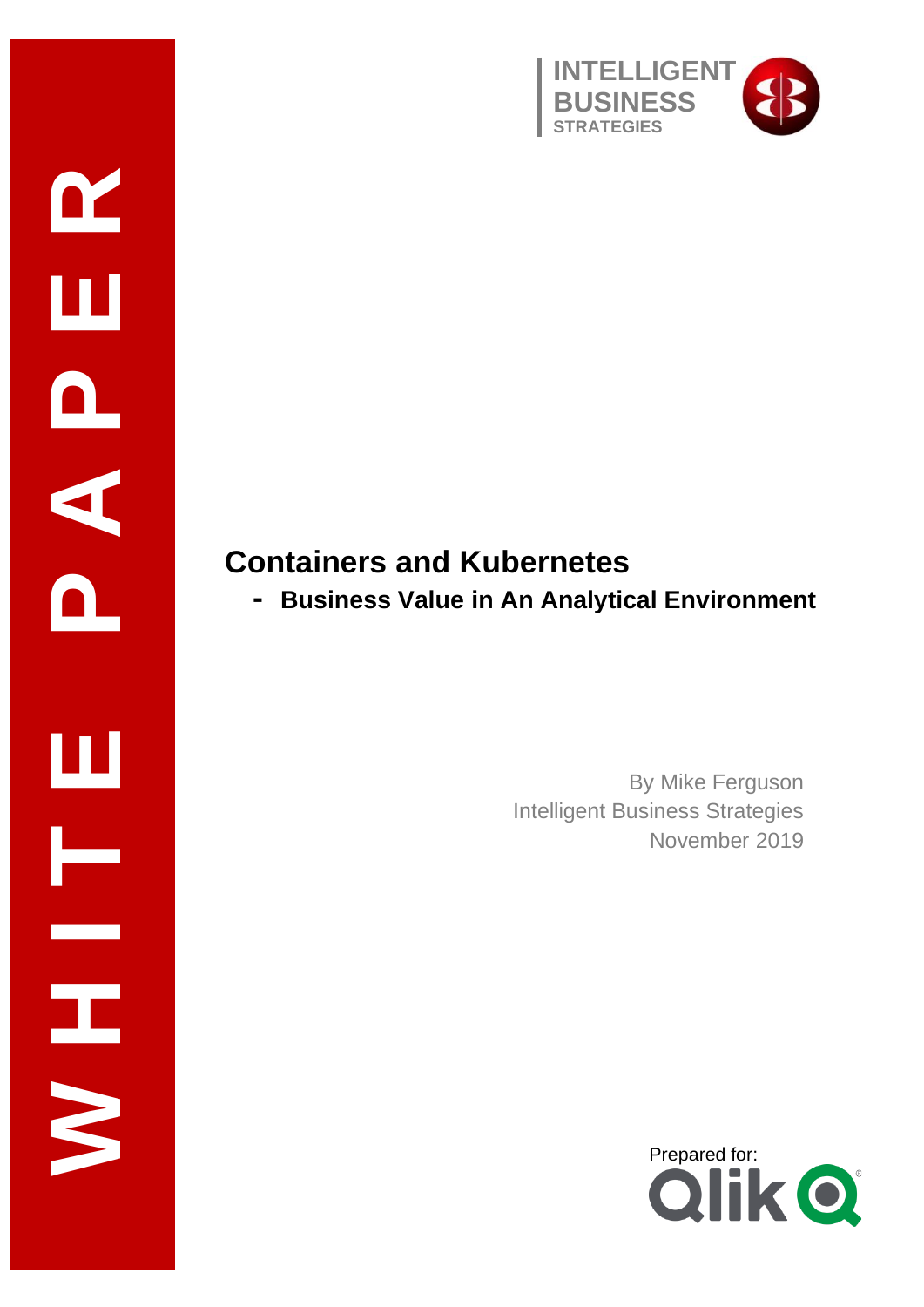

### **Table of Contents**

| New Analytical Operating Requirements Now Needed To Support Demand And Deliver Value  4 |
|-----------------------------------------------------------------------------------------|
|                                                                                         |
|                                                                                         |
|                                                                                         |
|                                                                                         |
|                                                                                         |
| What Business Value Does Kubernetes Bring To An Analytical Environment?  8              |
|                                                                                         |
|                                                                                         |
|                                                                                         |
|                                                                                         |
|                                                                                         |
| Business Benefits Of Running Qlik In A Kubernetes Environment11                         |
|                                                                                         |
|                                                                                         |
|                                                                                         |
|                                                                                         |
|                                                                                         |
|                                                                                         |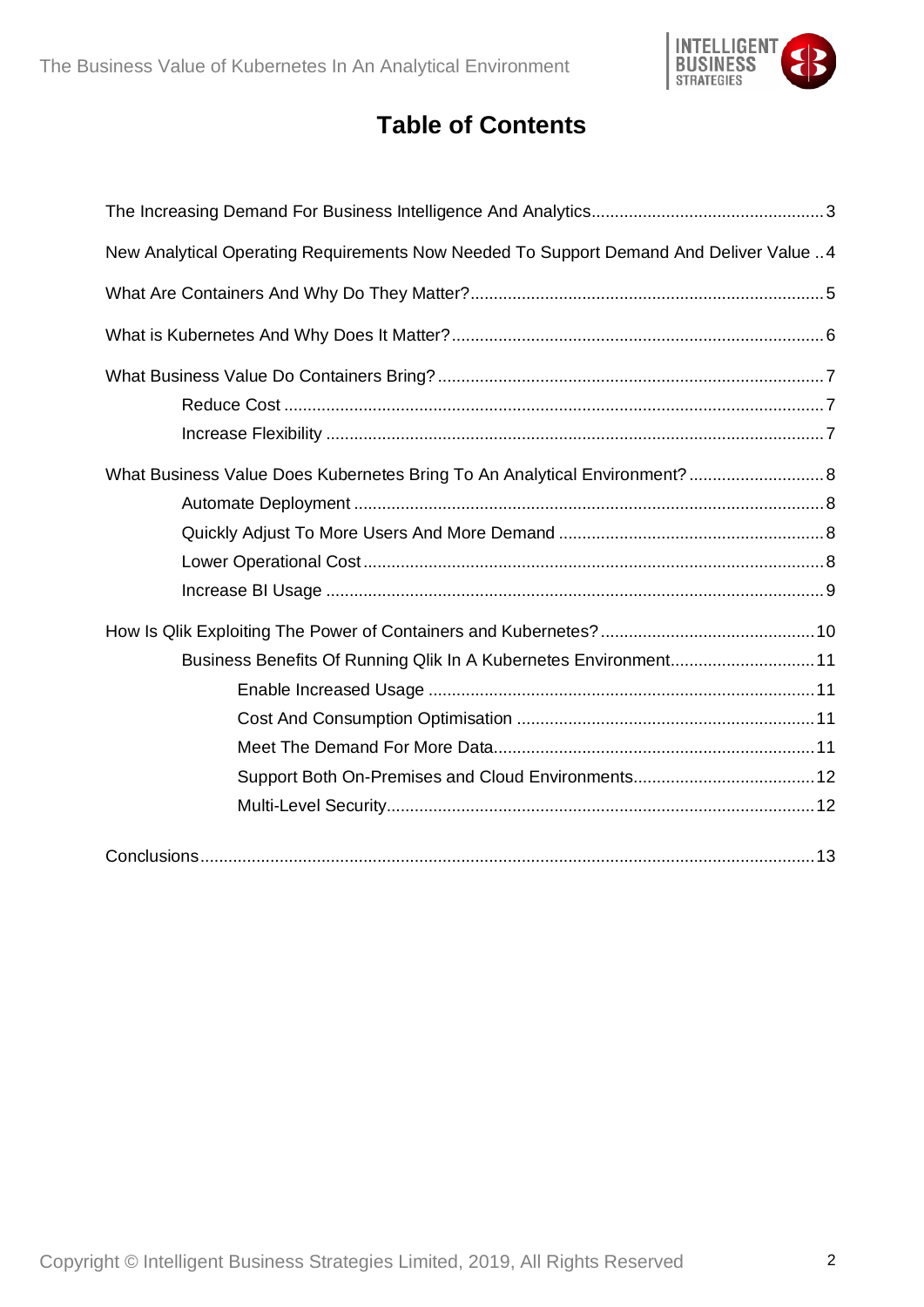

## <span id="page-2-0"></span>**THE INCREASING DEMAND FOR BUSINESS INTELLIGENCE AND ANALYTICS**

*Data, BI and analytics are seen as critical to running a successful business*

*Data, BI and analytics have moved to the centre of the enterprise with demand coming from every part of the business* 

*The data landscape is becoming increasingly complex with new data sources and data stores in a hybrid computing environment*

*The trend is towards more users, more data and ready made data and analytics to shorten time to value*

*Pressure is growing on BI and analytical platforms to be able to support these trends*

*BI platforms need to be able to scale to handle more users and more data volumes*

*BI platforms need to run both on-premises and on multiple clouds with high availability*

*Privacy is becoming more important*

In most organisations today, demand to consume new data, BI and analytical services is now coming from everywhere in the enterprise with many more users looking to utilise insights to deliver business value. It's like data and analytics is now in the centre of the enterprise (see Figure 1) with demand coming from all departments and also from external users like customers.



This growth in demand is also causing a more complex data landscape to emerge as new data sources appear and new data is captured and persisted in different types of data store both on-premises and in the cloud. However, rather than having to prepare and analyse all this data, users now want 'ready-made' consumable data, BI, analytical services (e.g. recommendations) to shorten time to value.

The implications of all this are clear. We need simpler interfaces to broaden usage of BI and analytics so more users can deliver value. We also need APIs so on-premises and cloud-based applications can utilise BI and analytics. Both are driving up the number of invocations of BI queries, reports and dashboard services meaning BI platforms have to scale to cater for many more concurrent users. The same applies to on-demand invocations of machine learning models with multiple instances of these models likely to be needed to handle concurrent usage.

It doesn't stop there because analytical systems now run on premises and in the cloud. Therefore, BI and analytical servers need to run in both environments and offer high availability especially if BI and analytics are integrated with transaction processing systems that run 24 x 365. If this is the case, BI software platforms need to be easily upgradable and extensible without interrupting availability and internal and external users may need to connect via different identity providers.

Finally, we want a continuous approach to developing queries, reports, dashboards to significantly reduce time to value.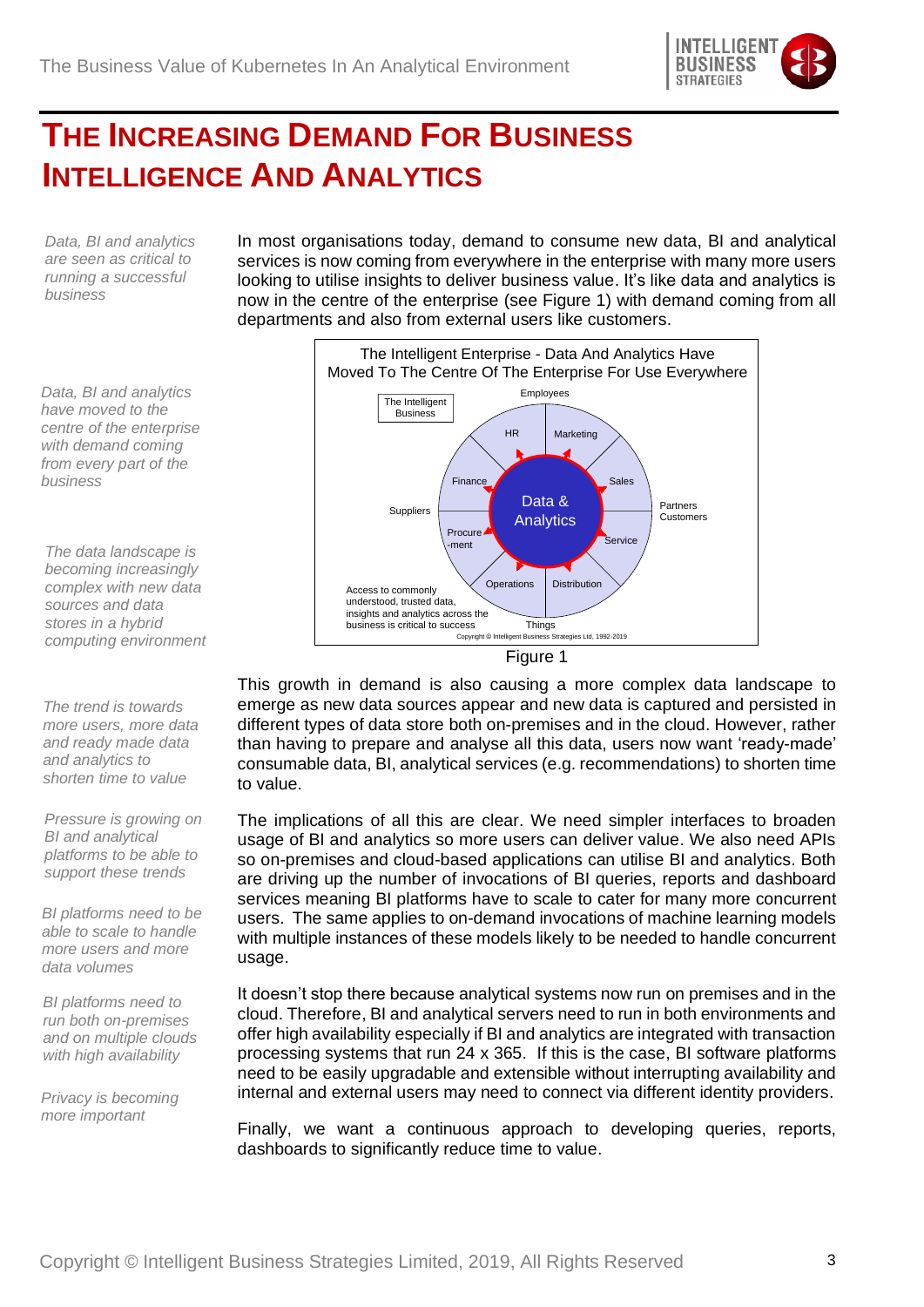

## <span id="page-3-0"></span>**NEW ANALYTICAL OPERATING REQUIREMENTS NOW NEEDED TO SUPPORT DEMAND AND DELIVER VALUE**

*New requirements have emerged to enable business users to deliver value*

With demand for both data, insights and analytical services rapidly increasing, there are a number of new requirements that need to be supported now that most companies are operating in a hybrid computing environment to enable business users to deliver value.

It should be possible to:

- Easily deploy, manage and operate data, BI and analytical platforms with minimal effort on-premises, in any cloud or both
- Declaratively configure and manage underlying infrastructure resources associated with a BI platform to
	- o Dynamically scale the platform to handle more concurrent users and more data as demand grows and more data is accessed
	- o Scale specific BI platform microservices independently of others to cater for increases in demand for specific functionality e.g. security, data connectivity, analytical engines
- Support continuous development / deployment of BI platform software using technologies such as Docker to place specific microservices in software containers for easy deployment of functionality on-premises or on the cloud. With this capability, new functionality can be provided in isolation at a much more granular level without the need to upgrade the entire platform
	- Exploit container management software (e.g. Kubernetes) to automatically:
		- o Manage the deployment of BI platform software on any operating environment on premises or in any cloud
		- o Scale a BI platform to run on a cluster of servers on any operating environment on premises or in any cloud
		- o Load balance requests across containers to avoid bottlenecks
		- o Provide high availability to avoid outage of BI platform software services running in any environment
		- o Manage rolling software upgrades to BI platforms without disrupting usage
		- o Manage the movement of analytical artifacts between development, test and production environments
- Support continuous development / deployment of data sets, queries, reports, dashboards, stories and machine learning models akin to a publish / subscribe style data and analytics hub and seamlessly port BI and analytical artefacts across cloud and on-premises environments

*Run on-premises and in multiple clouds*

*Dynamic scalability*

*Support continuous deployment using DevOps technologies*

*Leverage container management software to automatically deploy and scale your BI platform on-premises and in any cloud*

*Continuous development and deployment of reports, dashboards and models anywhere*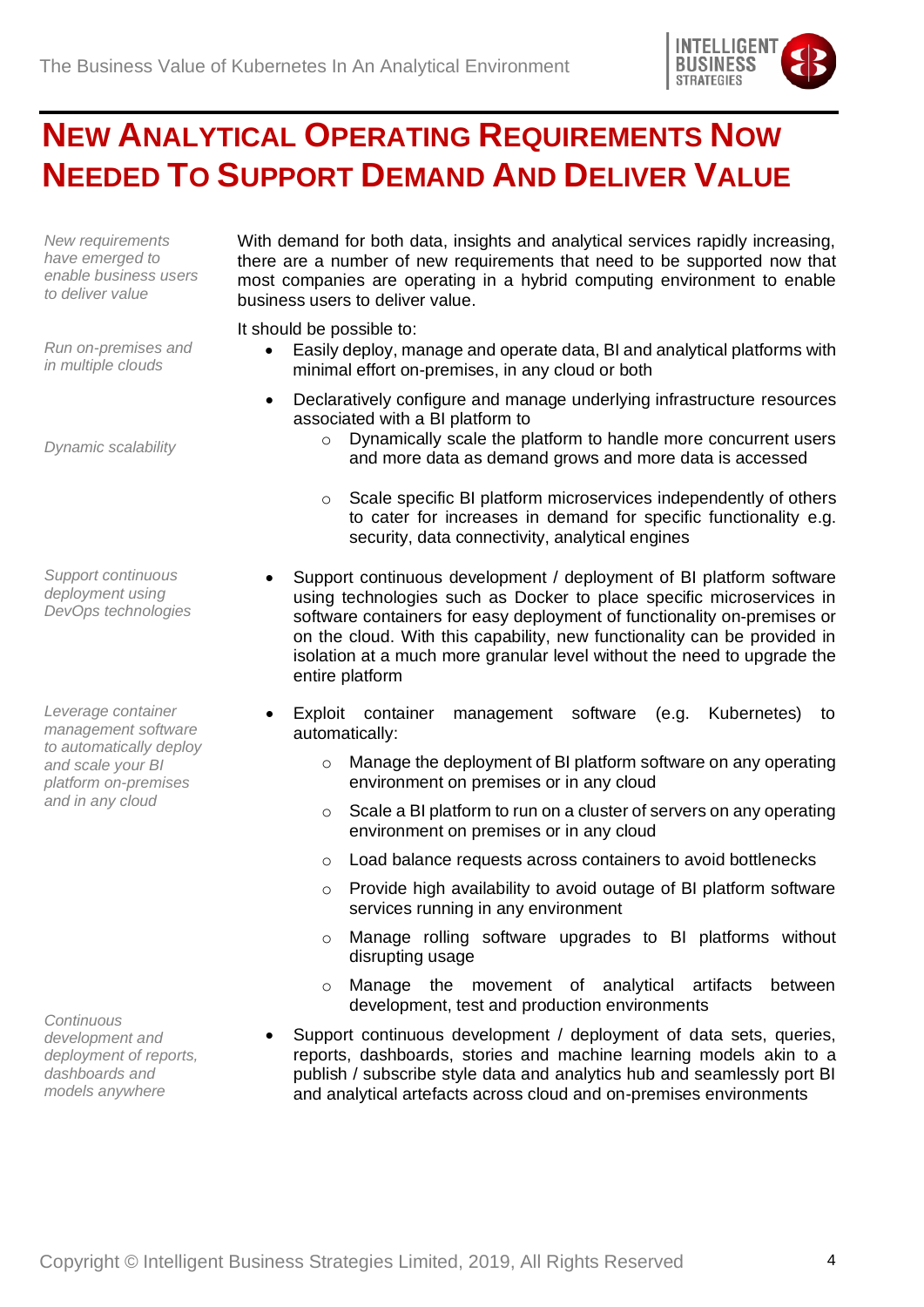

## <span id="page-4-0"></span>**WHAT ARE CONTAINERS AND WHY DO THEY MATTER?**

*DevOps is key to meeting new operation requirements for BI software* 

*Docker packages up software as a container image that can run in any environment*

*A Docker container is a running instance of a container image* 

*The Docker Container Engine enables containers to run regardles of underlying infrastructure and operating system* 

*Running multiple containers on hardware infrastructure uses a lot less computing resources than virtual machines*

*Containers are also faster to spin up than virtual machines* 

These new operational requirements need the use of new DevOps<sub>1</sub> technologies that underpin BI servers to support a multi-cloud hybrid computing environment. One of the key technologies required is containerisation technology.

A good example of this is [Docker.](http://www.docker.com/) Docker can package up an application such as a BI tool or a set of microservices representing specific functionality within it, along with all its dependencies and create a Docker container image. This contains everything needed to run the application or specific application functionality on any operating system including code, runtime, system libraries and any settings.

A container image requires a Container Engine to run the application. In the case of Docker, this is the Docker Engine. When an application runs it becomes a docker container which is a running instance of a docker container image. Each container runs as an isolated process (see Figure 2) on a Docker Engine which itself runs on a range of operating systems (e.g. Windows and Linux) both on premises and on multiple clouds.



Figure 2

The advantage of this is that containerised software runs the same *regardless* of the underlying infrastructure or operating system. Therefore containers matter because they make applications portable across on-premises and multiple cloud environments. They enable applications to run quickly and reliably in a number of computing environments.

<sup>1</sup> DevOps is a set of practices and technologies that automate the processes between software development and IT operations, so they can build, test, and release software faster and more reliably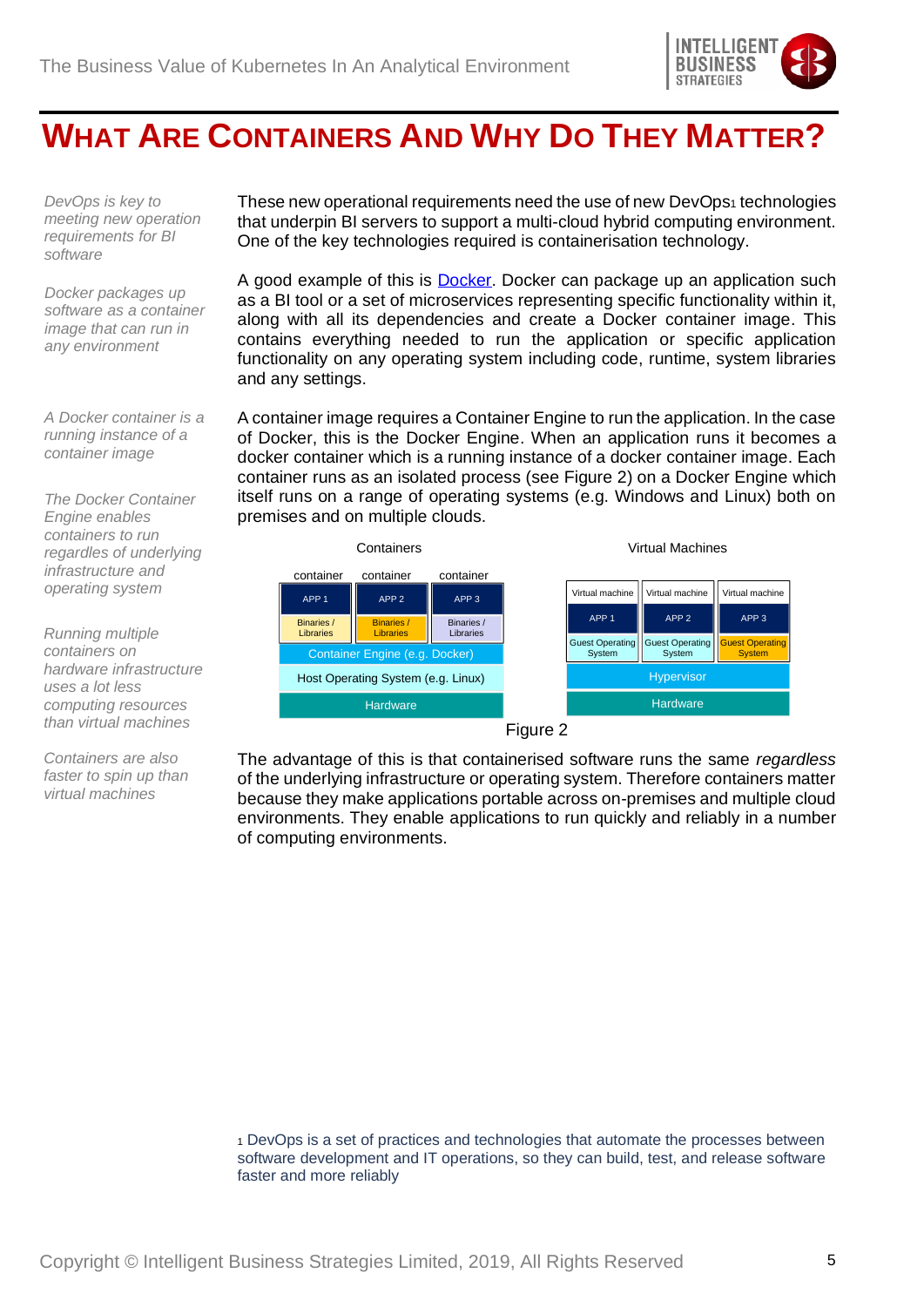

### <span id="page-5-0"></span>**WHAT IS KUBERNETES AND WHY DOES IT MATTER?**

*Kubernetes is open source container management software that manages containers in a cluster of servers on premises or in any cloud*

*You can define how you want your Kubernetes cluster to be configured and what types of objects you want to run in it*

*One or more software containers runs in a Kubernetes POD which can be restarted if it fails*

*Requests can be load balanced across POD instances for scalability*

*PODs can be replicated for high availability*

*Deployments enable automatic roll out of software updates without disruption*

*Kubernetes provides automatic elastic scalability, load balancing, high availability and roll out of updates with no downtime*

Another key DevOps technology is **Kubernetes**. This is open source container management software for running, managing and orchestrating containers in a cluster of servers. Kubernetes can run on-premises, in the cloud or across multiple clouds. Many cloud providers offer it as a service in their cloud environments e.g. Amazon Elastic Kubernetes Service, Microsoft Azure Kubernetes Service or Google Kubernetes Engine.

Kubernetes lets you define how you want a cluster to be configured and what you want in the cluster. It then ensures the system matches the configuration you have defined. Some of the main Kubernetes objects are

- PODs
- **Services**
- Replication Controllers
- Deployments

**PODs** are the basic object in a Kubernetes cluster. They consist of 1 or more software containers. Normally only one container runs in a POD but it can run more. Each POD gets its own internal IP address if a POD fails, Kubernetes will automatically spin-up a new one to replace it. You specify what containers you want to run in each specific POD. Kubernetes then does the rest.

**Services** act as internal load balancers between POD instances and enable web applications (e.g. a BI tool) to be accessed by external users.

**Replication Controllers** (RCs) run multiple instances of a POD on a cluster and so provide both scalability and high availability.

**Deployments** enable automatic roll out of software updates without bringing down existing PODs and the applications or application functionality that run in the containers associated with them.

Kubernetes matters because of its ability to automatically:

- Create a cluster on premises or on any cloud to run and scale your containerized software on a cluster of servers to manage peak demands of high load
- Manage container execution on individual cluster nodes
- Scale containerised software by running containers in PODs, replicating PODs and load balancing requests across PODs using Kubernetes services to manage concurrent usage
- Recover from container failure by restarting them
- Manage rolling updates to software running in containers in any POD
- Maintain state if data is being stored in files or databases accessed by containerized software running in any PODs
- Create multiple cluster instances which are isolated from each other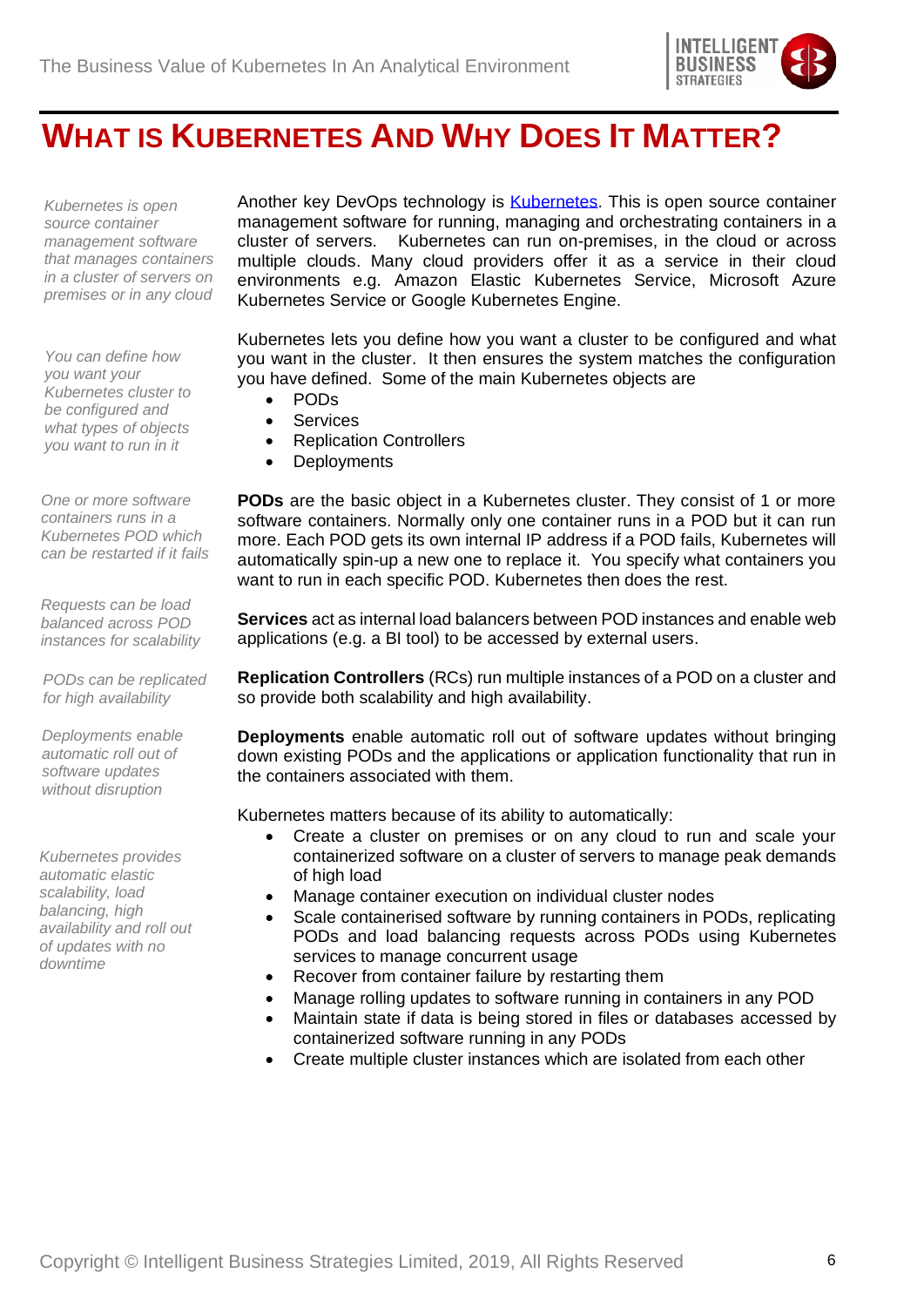

## <span id="page-6-0"></span>**WHAT BUSINESS VALUE DO CONTAINERS BRING?**

### <span id="page-6-1"></span>**REDUCE COST**

*Running containerised software on the cloud reduces costs and makes better utilisation of resources* 

A key advantage of containers is that they are lightweight which allows multiple containers to run on the same machine sharing the operating system with other containers. They therefore use less computing resources and spin up faster than virtual machines (see Figure 2) and so make better use of infrastructure. When deploying containerised software on the cloud, that translates to saving money. Also because containers run in isolation, failure of one is not going to impact on others running on the same machine.

#### <span id="page-6-2"></span>**INCREASE FLEXIBILITY**

*Different functional components of a microservices based BI platform can run in different containers*

Another benefit is that different functionality in the form of microservices can be deployed in different containers allowing components of the same application or software product to be managed separately. In the case of a BI platform that means that new versions of functionality can be separately controlled and deployed rapidly and you can trust that a new build will run in production. Also, functionality can be substituted by other containerised services (e.g. different security identity managers) and it becomes easy to extend the platform without impacting on any other microservices within it.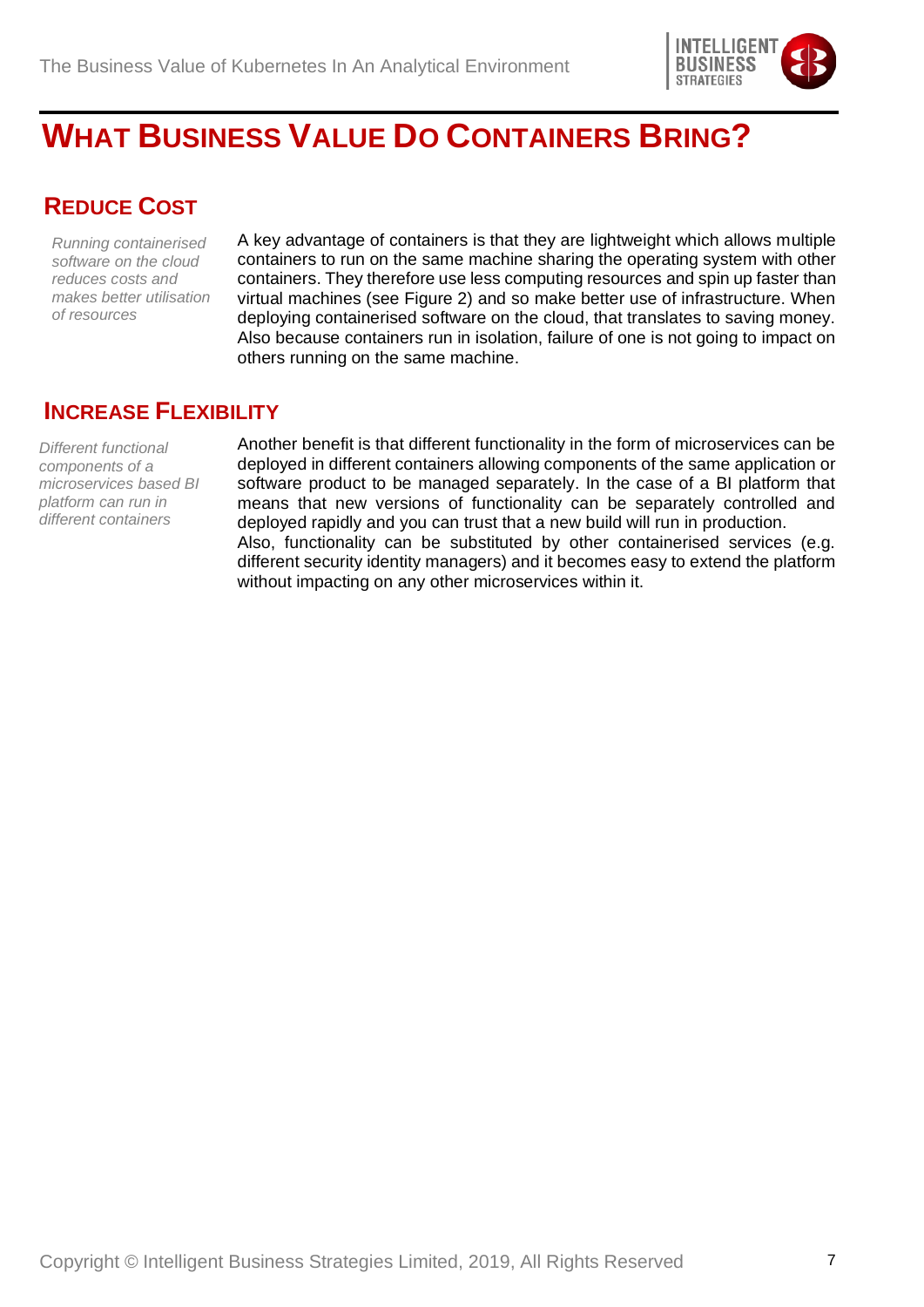

## <span id="page-7-0"></span>**WHAT BUSINESS VALUE DOES KUBERNETES BRING TO AN ANALYTICAL ENVIRONMENT?**

Having identified the above requirements and obtained a deeper understanding of DevOps technologies, the question is how does this apply to an analytical environment?

Kubernetes provides a number of benefits. For example, you can manage and automate the deployment of software (e.g. your BI platform or a containerised microservices based subset of its functionality) on any operating environment on premises or in any cloud. You can also dynamically configure the scalability of a BI platform and/or any individual containerised microservices within it to run on a cluster of servers on any operating environment on premises and in any cloud. This is important for scaling BI platforms to handle more concurrent users and analyse more data as described earlier. The same is true for any services developed on a BI Platform. For example if you create new queries, reports, dashboards, predictive models etc., and publish them as analytical services on your BI platform, then Kubernetes, by underpinning the running of your BI Platform, can effectively scale these services to support a growing number of

user and application requests to consume the insights they produce.

#### <span id="page-7-1"></span>**AUTOMATE DEPLOYMENT**

*Kubernetes enables your BI platform to be deployed on-premises and in any cloud*

*BI platform and / or any of its individual containerised microservices can be dynamically scaled in any environment*

*Configure different instances of a BI Platform running in a Kubernetes cluster for development, test and production*

### <span id="page-7-2"></span>**QUICKLY ADJUST TO MORE USERS AND MORE DEMAND**

e.g. internal users and external users.

*Automatically scale your BI platform using Kubernetes to handle more users, more data and to enable high availability for use by applications*

*Use Kubernetes to automatically roll out updates to your BI platform which keeping it available*

Kubernetes can also replicate containers in a cluster and load balance requests across them (using PODs, services and RCs) to scale specific BI platform microservices functionality, avoid bottlenecks and provide high availability. Therefore individual containers can be scaled independently of others which may be needed as analytical workloads vary or as concurrent user numbers grow. User-defined configuration of replica PODs running containers allows you to enable and automatically manage high availability of your BI platform to avoid service outage in any environment. This is particularly important as BI and analytical services are made available to global and external users and integrated into 'always on' externally facing web applications.

In addition you could create multiple instances of a Kubernetes cluster (with different configurations) for development, test and production. You could also do this to isolate different types of analytical workloads or different types of users

Kubernetes deployments enable rolling upgrades to BI platform software to also be automated without disrupting usage. You can also automate the management and movement of queries, reports, dashboards and models between development, test and production environments.

#### <span id="page-7-3"></span>**LOWER OPERATIONAL COST**

Kubernetes therefore offers many business benefits including lower operational cost (via dynamic adjustment of infrastructure), on-premises and multi-cloud portability, automated elastic scalability, high availability, workload management, and continuous integration / continuous delivery (CI/CD) of both BI software and analytical services developed on that software. It also supports automated rollout of software updates without disruption.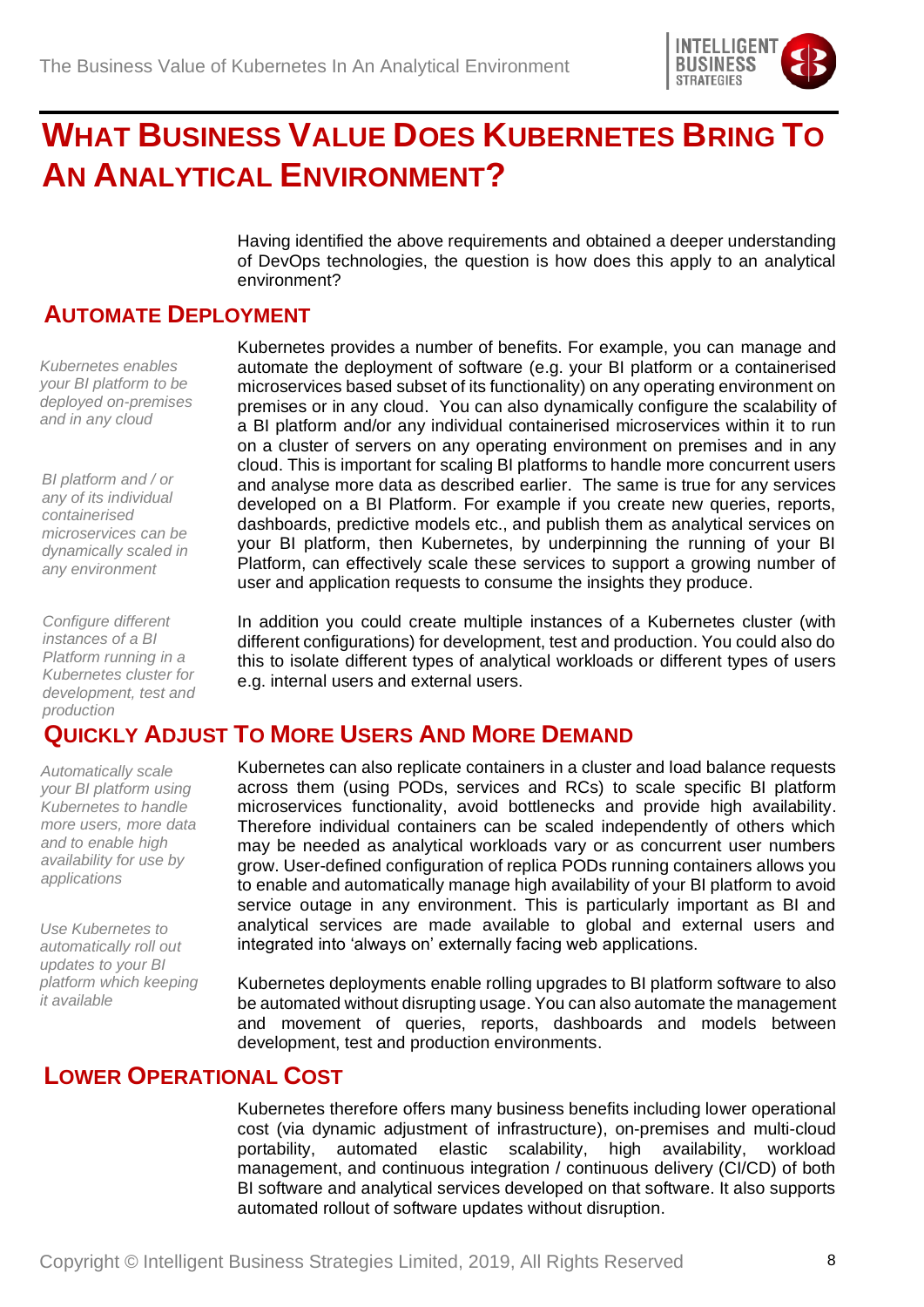The Busine set Welue of Kubernetes In An Analytical Environment *Manage the movement of queries, reports, and development, test and production*



*Separately configure, manage and scale different aspects of BI platform functionality e.g. to handle more users*

*Add additional services to the cluster that integrate with BI Run different production cluster for different analytical workloads* 

### <span id="page-8-0"></span>**INCREASE BI USAGE**

*Develop queries, reports, dashboards and models onpremises and publish to the cloud for mass consumption*

*Centrally administer users and security entitlements and push to the cloud*

This plays well in the world of modern microservices based BI/ Analytics software as it allows specific BI/ analytical platform services to be isolated and separately managed in multiple different containers and container groups. For example for security or data connectivity for different groups of concurrent users can be handled separately from a BI platform analytical engine. Also multiple instances of an analytical engine could be created to scale the BI platform. This means you can separately configure resources by service type, replace service types with others if needs be (e.g. different identity providers for internal and external users) and even add new analytical services provided by other technologies e.g. to integrate BI with machine learning services for example.

Also analytical artefacts such as machine learning models can be developed and deployed as services in containers. These could then be managed, scaled separately based on concurrent usage and availability requirements and all upgraded automatically using Kubernetes. The same could be said for other types of analytical artefacts (reports, dashboards…) developed on that platform.

Kubernetes also enables a develop on-premises, deploy on the cloud approach to flourish in an analytical environment. You could set up development, test and production clusters either side of the firewall and manage resources to them all separately. Similarly, security entitlements could be defined on premises and pushed to the cloud (centralised authorisation). And as more concurrent users emerge using simpler natural language user interfaces, mobile apps, and accessing BI indirectly via operational applications, you can manage and scale it all using Kubernetes. It makes the BI platform a highly available and scalable hub at the centre of the enterprise and encourages mass consumption of insights to enable more employees to contribute to delivering business value as depicted in Figure 1.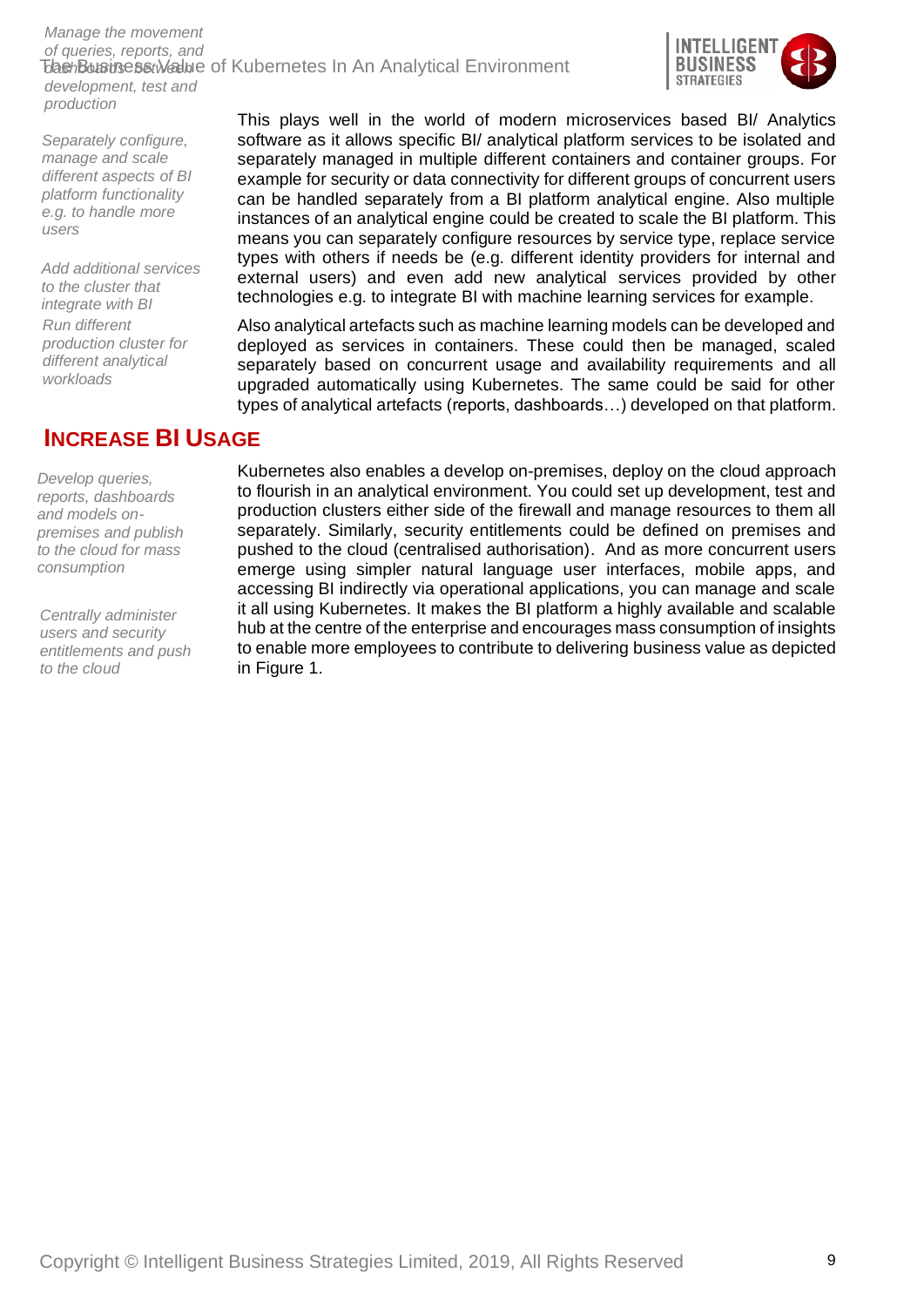

# <span id="page-9-0"></span>**HOW IS QLIK EXPLOITING THE POWER OF CONTAINERS AND KUBERNETES?**

*Qlik Sense Enterprise has a microservices based architecture*

*Different aspects of Qlik Sense Enterprise functionality can be created as different Docker containers and scaled independently* 

*Qlik Sense Enterprise can run in a multi-cloud environment* 

*Qlik Sense Enterprise has different Docker containers for user and administative clients, the analytical engine, data connectivity, security and infrastructure*

Given the increasing demand for data, BI and analytics, the impact this is having on BI/analytical platforms and the new analytical operating requirements it brings, we have seen the emergence of DevOps technologies like Docker containers and Kubernetes to help provide flexibility, scalability and high availability now needed. High availability is important to enable BI and analytical services to be available around the clock so that these insights can be utilised on a continuous basis throughout the enterprise and beyond. In this section of the paper we look at how one vendor, Qlik, is taking advantage of this within its analytical platform.

Qlik Sense Enterprise is Qlik's flagship cloud-native BI platform. It has a modern elastic microservices based architecture that allows it to group specific functionality in to separate docker containers and run them on-premises or on any cloud using Kubernetes. The architecture for this is shown in Figure 3.



Figure 3

Within Qlik Sense Enterprise there are a number of components including:

- A browser based portal
- A browser based administrative client
- Client and content PODs
- Engine containers including the associative data indexing engine, inmemory and load balancing
- Data containers to manage connectivity to data sources, reloading and scheduling
- Security containers to configure and manage authentication and entitlements
- Infrastructure containers for network external load balancing, datastore (MongoDB) and in-memory caching (Redis)
- Storage of Qlik Sense applications and content in MongoDB and Kubernetes Data Volumes

You can see right away that it is not one monolithic software application. Far from it. Multiple containers enable different elements of Qlik Sense Enterprise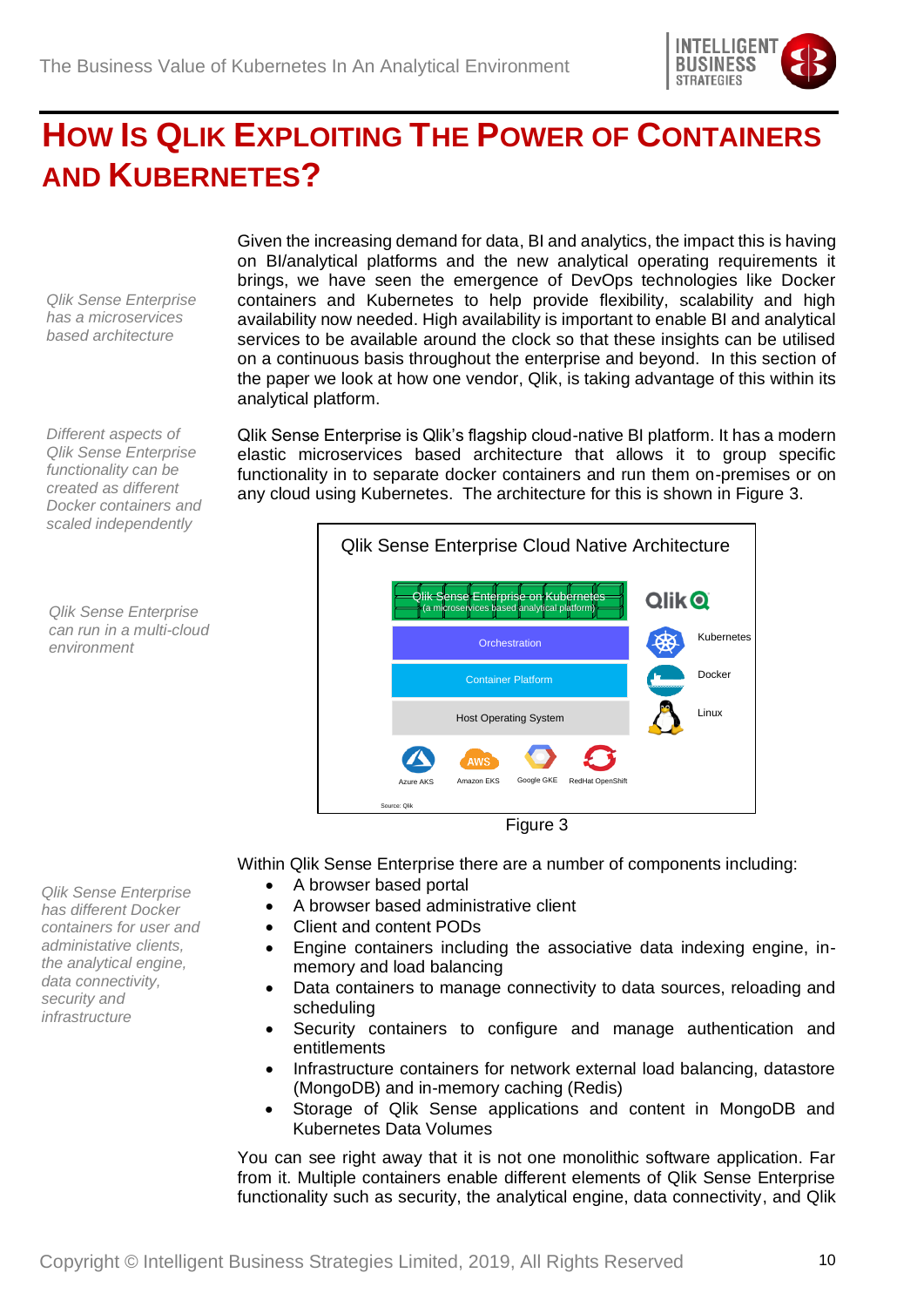

Sense infrastructure to be managed in separate PODs and configured and scaled accordingly via Kubernetes to meet increasing demand of more users.

#### <span id="page-10-0"></span>**BUSINESS BENEFITS OF RUNNING QLIK IN A KUBERNETES ENVIRONMENT**

*Kubernetes makes it possible to scale Qlik Sense Enterprise to handle more users and more applications requesting insights ondemand*

*Each Qlik Sense Enterprise containers can be separately scaled on a Kubernetes cluster onpremises and on any cloud*

*Kubernetes allows different Qlik Sense Enterprise clusters to be configured for development, test and production all with support for automatic roll out of upgrades*

*Develop on Qlik Sense Enterprise on premises and publish to the cloud*

*Automatically scale Qlik Sense Enterprise to handle more data sources both onpremises and on multiple clouds*

Given this architecture there are several business benefits from running Qlik Sense Enterprise in a Kubernetes environment.

#### <span id="page-10-1"></span>**Enable Increased Usage**

The first is that Kubernetes really enables businesses to put data, BI and analytics at the centre of their company and open Qlik Sense Enterprise up to many more internal and external users taking advantage of simpler user interfaces. In addition it also allows a separate high availability Kubernetes cluster to be created to make use of BI and machine learning services (queries, reports, dashboards, etc.) by integrating Qlik Sense Enterprise with 'always on' transaction processing and mobile applications. This enables operational BI and machine learning models to be embedded right into core business processes. It also enables scalability to handle more data via Kubernetes automated scale up and scale out.

Furthermore, Qlik Sense Enterprise's microservices architecture means that different types of microservices run in different containers in different Kubernetes PODs and can be separately scaled via Kubernetes POD replicas and services that load balance requests across those containers. It can also distribute these across more nodes in a Kubernetes cluster as and when they needed. This enables specific BI platform functionality to scale separately as well as the platform as a whole to scale.

In addition these Qlik Sense Enterprise containers can be brought together in separate Kubernetes deployments that are configured for development, test and one or more Qlik Sense Enterprise production clusters all with automated continuous rollout of software upgrades without disruption. All of this can be managed and adjusted declaratively via YAML. In addition, Kubernetes POD replication makes Qlik Sense Enterprise highly available (e.g. to serve up operational BI via APIs into customer facing applications on the web) and different production Kubernetes clusters could exist for different groups of users, different analytical workloads and/or different Qlik Sense applications.

#### <span id="page-10-2"></span>**Cost And Consumption Optimisation**

Qlik Sense Enterprise is platform agnostic, with a cloud native microservices architecture utilising Docker and Kubernetes so that you can deploy it onpremises / private cloud, in a single cloud like AWS, Azure or Google Cloud or across multiple clouds. It can also be run on Qlik Cloud Services fully managed as a service by Qlik. This flexibility allows you to create different Qlik Sense Enterprise deployments on premises or on different sizes of Kubernetes cluster for consumption in different environments. This helps optimise the cost of consumption and allows BI content authoring, security administration and data sources to be set up once on-premises and pushed to the cloud.

#### <span id="page-10-3"></span>**Meet The Demand For More Data**

Also, Qlik Sense Enterprise can not only run on-premises and in a multi-cloud environment but it can bridge the corporate firewall and connect to both cloudbased (e.g. Amazon Redshift, Azure SQL Data Warehouse, Google Big Query, Snowflake) and on-premises data sources.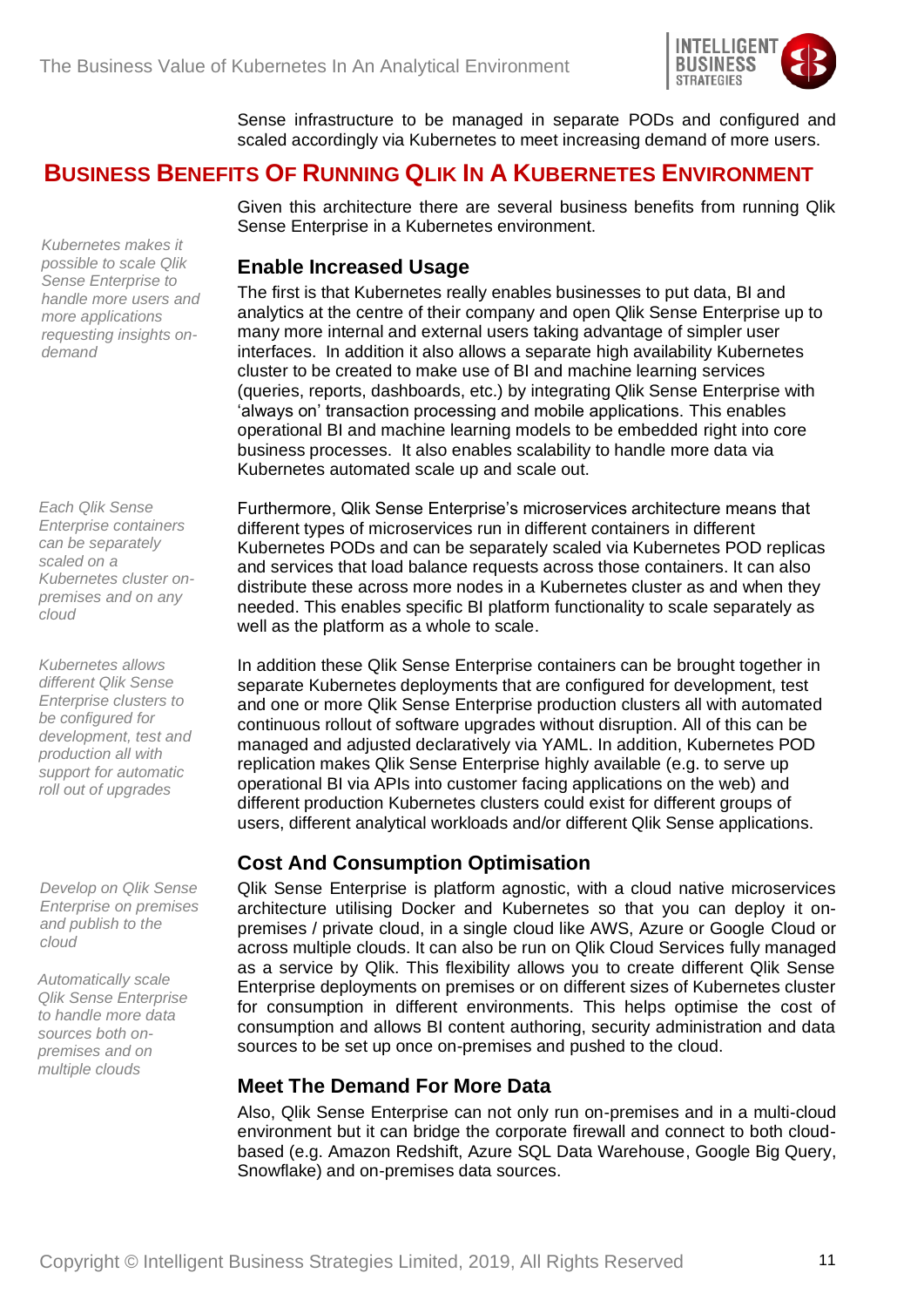

#### <span id="page-11-0"></span>**Support Both On-Premises and Cloud Environments**

*Easily move your Qlik Sense Enterprise environment to a different cloud with no rework*

*By separating Qlik Sense Enterprise security microservices into its own container, Kubernetes allows you to support different identity providers for internal and exteral users Qlik Sense Enterprise allows you to keep single user and user* 

*group developed content separate using spaces to maintain privacy before publishing to production spaces for easy consumption*

Running Qlik Sense Enterprise in the cloud and on-premises inside the firewall means you can connect to on-premises data sources and push Qlik Sense applications to the cloud in as many engines and clusters as you like. This enables a develop on premises and deploy in the cloud approach. It also makes migration to the cloud easier and allows one or more analytical engines and analytical clusters in cloud production environments. You can also support multiple clouds and move off one cloud onto another with no rework.

#### <span id="page-11-1"></span>**Multi-Level Security**

When running in a multi-cloud environment we know already that providing access to BI by internal and external users on the cloud or on mobile apps elevates the importance of data privacy and access security. Qlik Sense Enterprise accommodates this by supporting identity provider and edge authentication containers to manage different identity providers authenticating via the OpenID standard. Identity providers allow for a common identity to be used in all Qlik Sense Enterprise on-premises and cloud deployments so that common security rules and policies can be defined once and used everywhere. It also supports user and user groups with personal and shared collaborative areas called *spaces* that allow for single user and collaborative development on Qlik Sense Enterprise. In this case the user and user group attributes are provided by the Identity Provider. Once Qlik Sense applications have been developed they can publish into managed production spaces (e.g. in the cloud) for consumption by authorised users either within or outside the enterprise.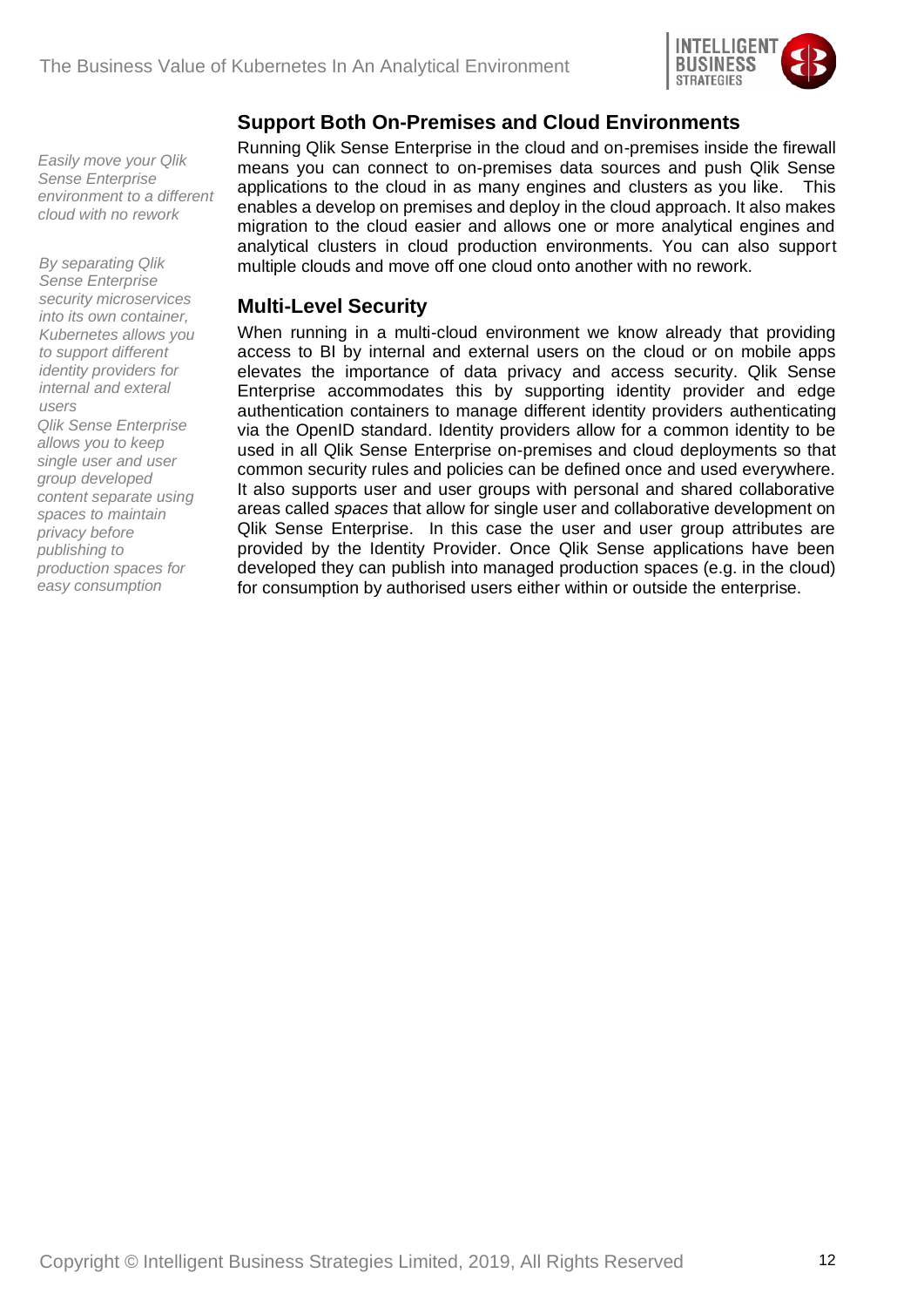

### <span id="page-12-0"></span>**CONCLUSIONS**

*A modern microservices architecture allows for functionality to be separately scaled to meet different needs such as more users and more data* 

*Kubernetes allows multiple BI to be deployed for different user communites and different workloads*

*All of it can be configured, managed and continuously updated in a multicloud environment*

A modern microservices architecture enables key components of platform functionality to be isolated, packaged up into containers and run on Kubernetes. This enables different aspects of the platform functionality to scale to handle more users, more data, more data sources, and integration of BI with more onpremises or cloud applications in a modern data driven enterprise. Kubernetes provides flexible deployment of Qlik Sense Enterprise on premises and on one or more clouds.

It also makes it possible to define and configure different independent clusters for development, test and different production workloads so that BI content, policies and rules can be centrally developed in a low-cost environment and pushed to workload and cost optimised production Kubernetes clusters running in a multi-cloud hybrid computing environment. All of this can be centrally managed and administered with a common approach to access security, user management, licensing and more. Furthermore, it can all be done with high availability where needed, automated rolling software upgrades with no disruption to service and with continuous integration and continuous delivery (CI/CD).

The value of Kubernetes underpinning a BI Platform like Qlik Sense Enterprise is that can fulfil the role of a BI and analytics hub at the centre of the enterprise offering up insights on demand to all that need it while also running at lower total cost of ownership either on-premises, on the cloud or both. It enables specific functionality to scale independently of other services and to easily scale to meet increasing demand for more users and process more data. As a result, it can make data, BI and analytics easy to access from anywhere to maximise contribution to business value.